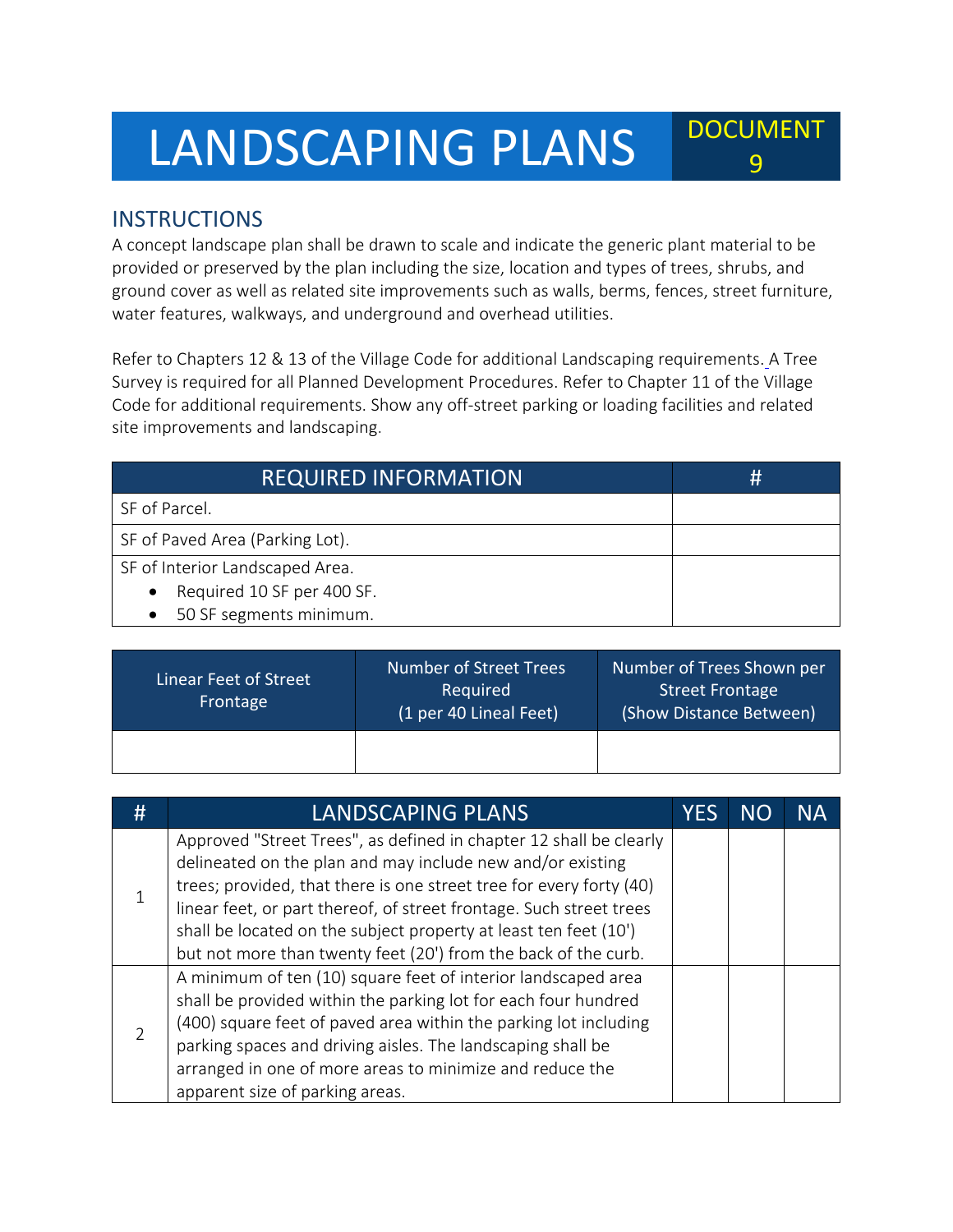| # | LANDSCAPING PLANS                                                                                                                                                                                                                                                                                                                                                                                          | <b>YES</b> | <b>NO</b> | NА |
|---|------------------------------------------------------------------------------------------------------------------------------------------------------------------------------------------------------------------------------------------------------------------------------------------------------------------------------------------------------------------------------------------------------------|------------|-----------|----|
| 3 | All interior landscaped areas provided in accordance with<br>10-12-2 E (2) and shall be raised and curbed and shall have a<br>minimum width of three feet (3') measured from the back of<br>curbs and a minimum area of fifty (50) square feet. Each<br>separate interior landscaped area shall include at least one<br>deciduous shade tree of at least two and one-half inch $(21/2'')$<br>caliper size. |            |           |    |

| #              | <b>SCREENING PLANS</b>                                                                                                                                                                                                                                                                                                                                                                                                                                                                                                             | <b>YES</b> | <b>NO</b> | <b>NA</b> |
|----------------|------------------------------------------------------------------------------------------------------------------------------------------------------------------------------------------------------------------------------------------------------------------------------------------------------------------------------------------------------------------------------------------------------------------------------------------------------------------------------------------------------------------------------------|------------|-----------|-----------|
| $\overline{4}$ | Screening Required: Any lot which is proposed for development<br>or redevelopment and is located adjacent to a residentially<br>zoned lot shall provide screening along the lot line that abuts the<br>adjacent residentially zoned lot. The screening shall be in the<br>form of evergreen plant material and/or a decorative wall a<br>minimum of four feet (4') in height. Such screening shall be<br>reviewed and approved by the planning and zoning commission<br>who may require the screen to be up to six feet (6') high. |            |           |           |
| 5              | Off street parking or loading areas, which are located adjacent to<br>any property in a residential zoning district, shall provide a<br>continuous opaque screen to a height adequate to prevent the<br>direct light from vehicle headlights from being cast on the<br>adjacent property:<br>1. Opaque screen shall be a minimum of four feet (4') but<br>not more than eight feet (8') in height; except, that the<br>height shall not exceed three feet (3') within fifteen feet<br>(15') of a road right of way.                |            |           |           |
|                | 2. Opaque screen shall be a minimum of four feet (4') but<br>not more than eight feet (8') in height; except, that the<br>height shall not exceed three feet (3') within fifteen feet<br>(15') of a road right of way.                                                                                                                                                                                                                                                                                                             |            |           |           |
|                | The opaque screen may consist of a wall,<br>3.<br>fence, landscaped earth berm, planted vegetation, or<br>existing vegetation, or any combination thereof which<br>maintains a completely opaque screen.                                                                                                                                                                                                                                                                                                                           |            |           |           |
|                | The opaque portion of the screen must be opaque in all<br>4.<br>seasons of the year.                                                                                                                                                                                                                                                                                                                                                                                                                                               |            |           |           |